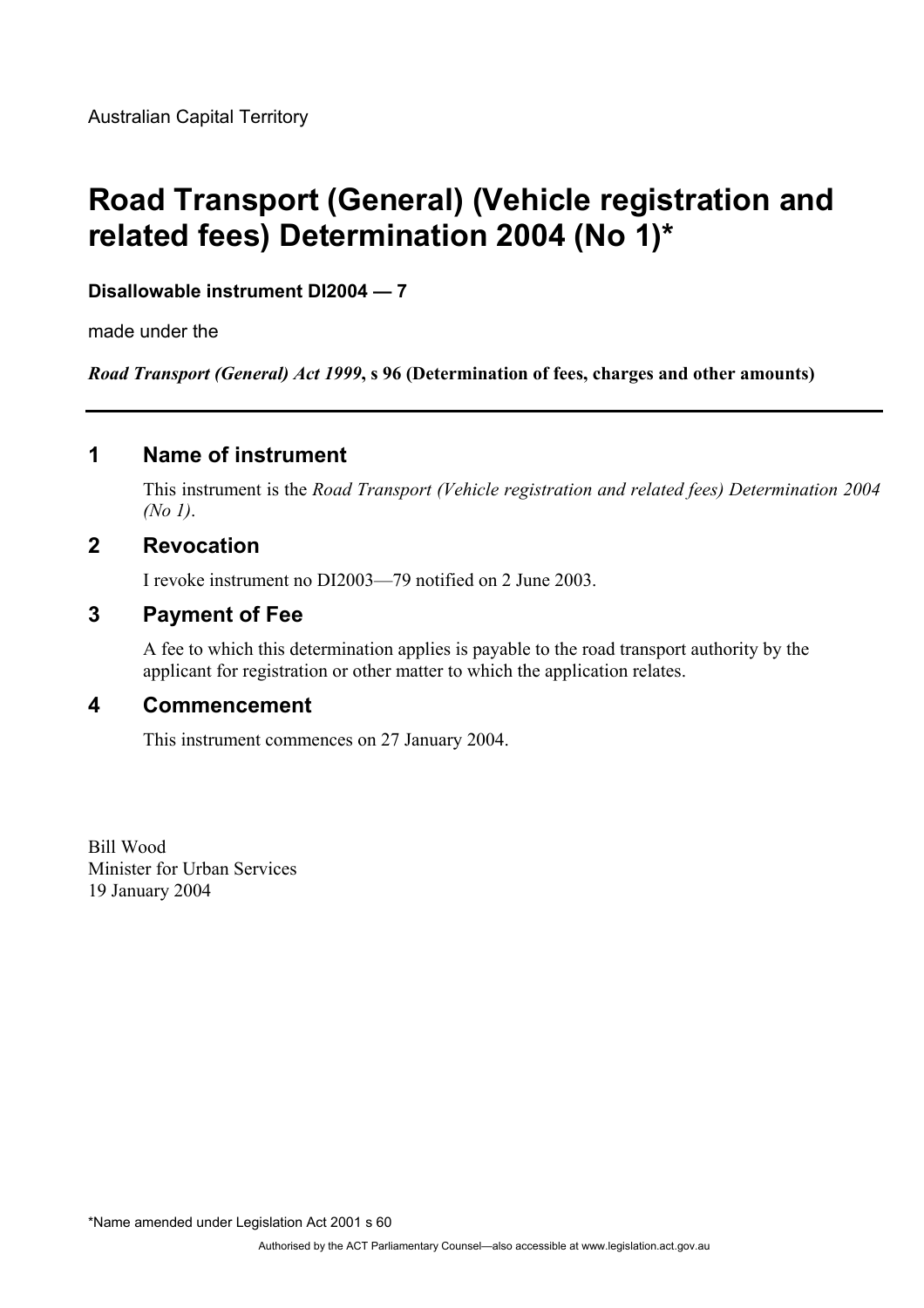#### **PART A**

**For vehicles described on the register as passenger or goods carrying motor vehicles and with a GVM (refer Dictionary,**  *Road Transport (Vehicle Registration) Act 1999***) of 4.5 tonnes or less, private registration or renewal of private registration for 12 months** 

| 1.  | for a vehicle with a tare weight of 975kg or less                                                                                                                                                           | 175 |
|-----|-------------------------------------------------------------------------------------------------------------------------------------------------------------------------------------------------------------|-----|
| 2.  | for a vehicle with a tare weight of more than 975kg and less<br>than $1155kg$                                                                                                                               | 194 |
| 3.  | for a vehicle with a tare weight of 1155kg or more and less than<br>1505 <sub>kg</sub>                                                                                                                      | 220 |
| 4.  | for a vehicle with a tare weight of 1505kg or more and less than<br>2505kg                                                                                                                                  | 320 |
| 5.  | for a vehicle with a tare weight of 2505kg or more and less than<br>2795kg                                                                                                                                  | 486 |
| 6.  | for a vehicle with a tare weight of 2795kg or more and less than<br>or equal to 4500kg                                                                                                                      | 496 |
|     | For vehicles described on the register as passenger or goods<br>carrying motor vehicles and with a GVM of 4.5 tonnes or less,<br>business registration or renewal of business registration for 12<br>months |     |
| 7.  | for a vehicle with a tare weight of 975kg or less                                                                                                                                                           | 265 |
| 8.  | for a vehicle with a weight of more than 975kg and less than<br>1155kg                                                                                                                                      | 294 |
| 9.  | for a vehicle with a weight of 1155kg or more and less than<br>1505 <sub>kg</sub>                                                                                                                           | 338 |
| 10. | for a vehicle with a weight of 1505kg or more and less than<br>4500kg                                                                                                                                       | 496 |
|     | For vehicles described on the register as tow trucks, with a<br>GVM of 4.5t or less, registration or renewal of registration for<br>12 months                                                               |     |
| 11. | for a vehicle with a tare weight of 975kg or less                                                                                                                                                           | 157 |
| 12. | for a vehicle with a tare weight of more than 975kg and less<br>than 1155kg                                                                                                                                 | 172 |
| 13. | for a vehicle with a tare weight of 1155kg or more and less than<br>1505kg                                                                                                                                  | 194 |
| 14. | for a vehicle with a tare weight of 1505kg or more and less than<br>4500 <sub>kg</sub>                                                                                                                      | 273 |
|     | For vehicles described on the register as tractors with a GVM<br>of 4.5t or less, registration or renewal of registration for 12<br>months                                                                  |     |

15. for a vehicle with a tare weight of 2000kg or less 99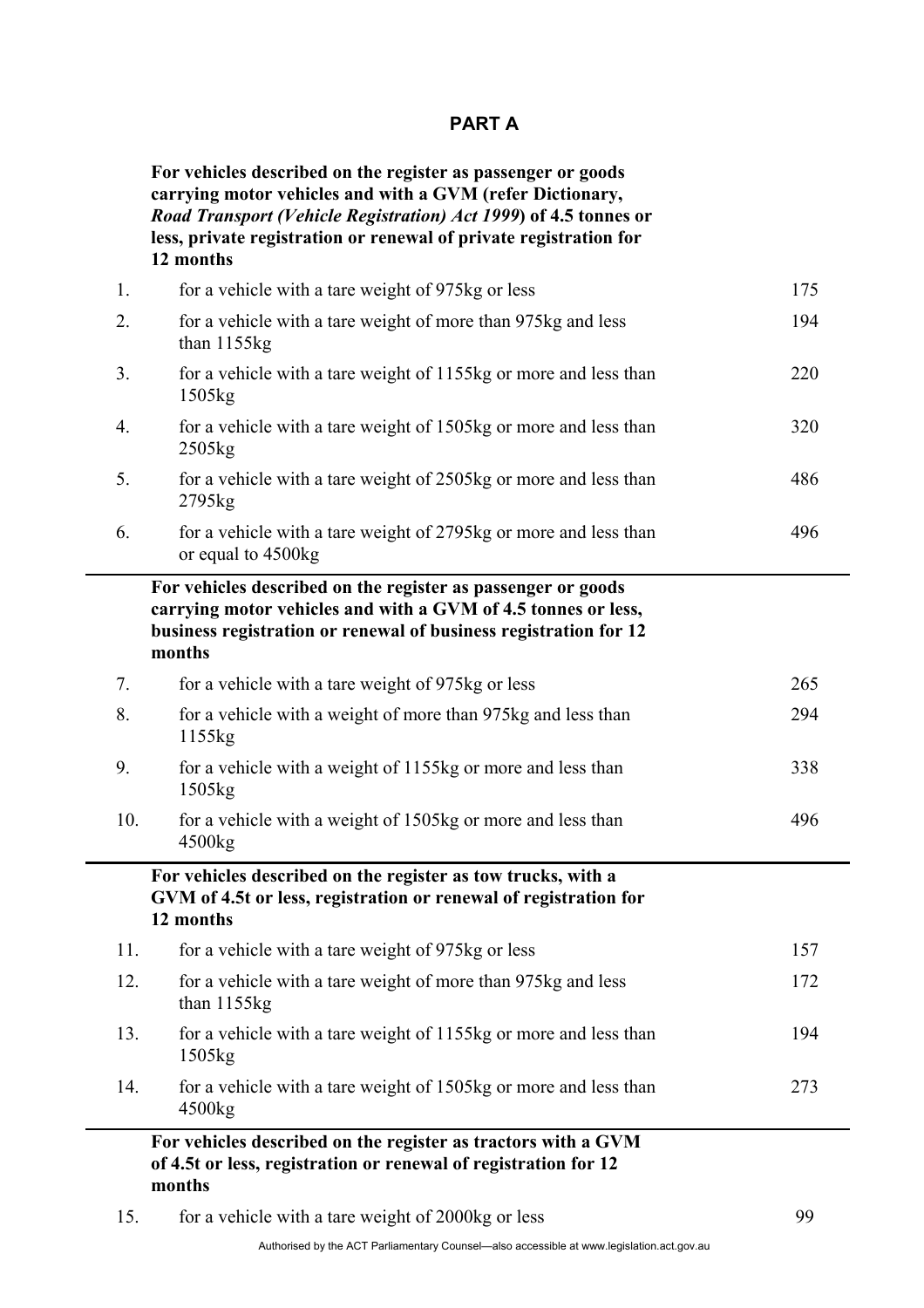| 16. | for a vehicle with a weight of more than 2000kg and less than<br>4000kg                                                                                                          | 163 |
|-----|----------------------------------------------------------------------------------------------------------------------------------------------------------------------------------|-----|
| 17. | for a vehicle with a tare weight of 4000kg or more and less than<br>or equal to 4500kg                                                                                           | 372 |
|     | For vehicles described on the register as motor implements<br>(bulldozers, backhoes, agriculture machinery, cranes),<br>registration or renewal of registration for 12 months    |     |
| 18. | for a vehicle with a weight of 975kg or less                                                                                                                                     | 74  |
| 19. | for a vehicle with a weight of more than 975kg and less than<br>1155kg                                                                                                           | 78  |
| 20. | for a vehicle with a weight of 1155kg or more and less than<br>1505kg                                                                                                            | 82  |
| 21. | for a vehicle with a weight of 1505kg or more and less than<br>4500kg                                                                                                            | 100 |
|     | For vehicles described on the register as veteran, vintage or<br>historic (VVH) vehicles, registration or renewal of registration<br>for 12 months                               |     |
| 22. | motor vehicle registered as a veteran, vintage or historic vehicle                                                                                                               | 34  |
|     | For motorbikes, registration or renewal of registration for 12<br>months                                                                                                         |     |
| 23. | motorbike with an engine capacity up to and including 100ml                                                                                                                      | 72  |
| 24. | motorbike with an engine capacity over 100ml                                                                                                                                     | 72  |
|     | For trailers - goods carrying and fixed load trailers (equipment<br>trailers and caravans) with a GVM up to 4.5 tonnes,<br>registration or renewal of registration for 12 months |     |
| 25. | trailer with a tare weight of 250kg or less                                                                                                                                      | 52  |
| 26. | for a trailer with a tare weight of more than 250kg and less than<br>765 <sub>kg</sub>                                                                                           | 125 |
| 27. | for a trailer with a tare weight of 765kg or more and less than<br>976 <sub>kg</sub>                                                                                             | 191 |
| 28. | for a trailer with a tare weight of 976kg or more and less than<br>1155kg                                                                                                        | 210 |
| 29. | for a vehicle with a tare weight of 1155kg or more and less than<br>1505 <sub>kg</sub>                                                                                           | 236 |
| 30. | for a trailer with a tare weight of 1505kg or more and less than<br>2500kg                                                                                                       | 336 |
| 31. | for a trailer with a tare weight of 2500kg or more and less than<br>2505 <sub>kg</sub>                                                                                           | 512 |
| 32. | for a trailer with a tare weight of 2505kg or more and less than<br>2795kg                                                                                                       | 807 |
| 33. | for a trailer with a tare weight of 2795kg or more and less than<br>3055kg                                                                                                       | 912 |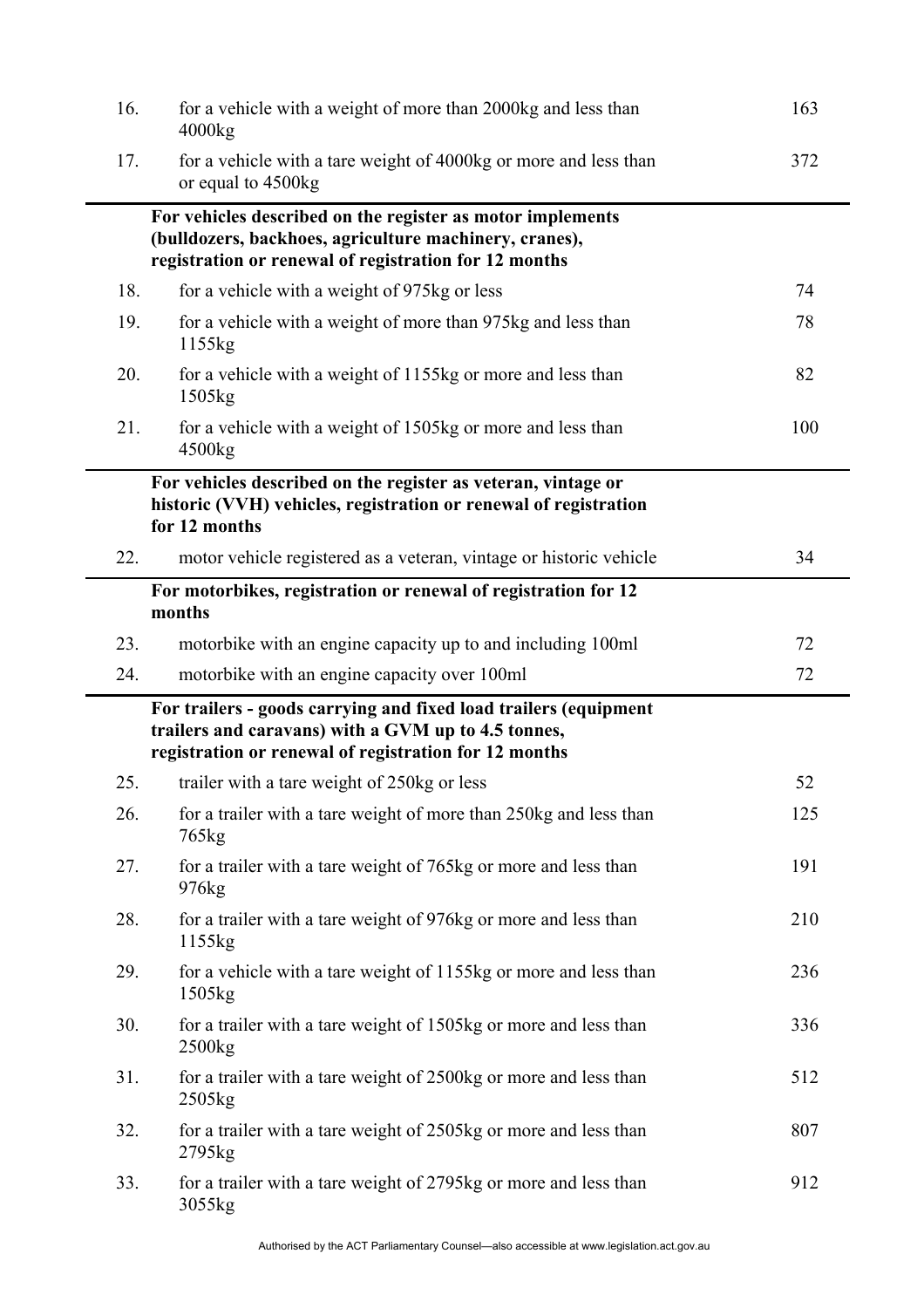| 34. | for a trailer with a tare weight of 3055kg or more and less than<br>3305 <sub>kg</sub> | 995   |
|-----|----------------------------------------------------------------------------------------|-------|
| 35. | for a trailer with a tare weight of 3305kg or more and less than<br>3565kg             | 1,077 |
| 36. | for a trailer with a tare weight of 3565kg or more and less than<br>3815 <sub>kg</sub> | 1,154 |
| 37. | for a trailer with a tare weight of 3815kg or more and less than<br>4065kg             | 1,238 |
| 38. | for a trailer with a tare weight of 4065kg or more and less than<br>4325kg             | 1,317 |
| 39. | for a trailer with a tare weight of 4325kg or more and up to<br>4500 <sub>kg</sub>     | 1,399 |

#### *REGISTRATION PERIODS LESS THAN 12 MONTHS*

*Where registration is issued for any period other than 12 months, the fee payable shall be:* 

- *1. if the registration period is an exact number of months, the amount calculated using the formula A/12 x M where A is 12-month registration fee and M is the number of months of registration; or*
- *2. if the registration period is not an exact number of months, the amount calculated using the formula A/356 x N where A is 12-month registration fee and N is the number of days of the registration period;*

*plus any other fee specified in this schedule applicable to the registration e.g. surcharge for short-term registration (Item 46).*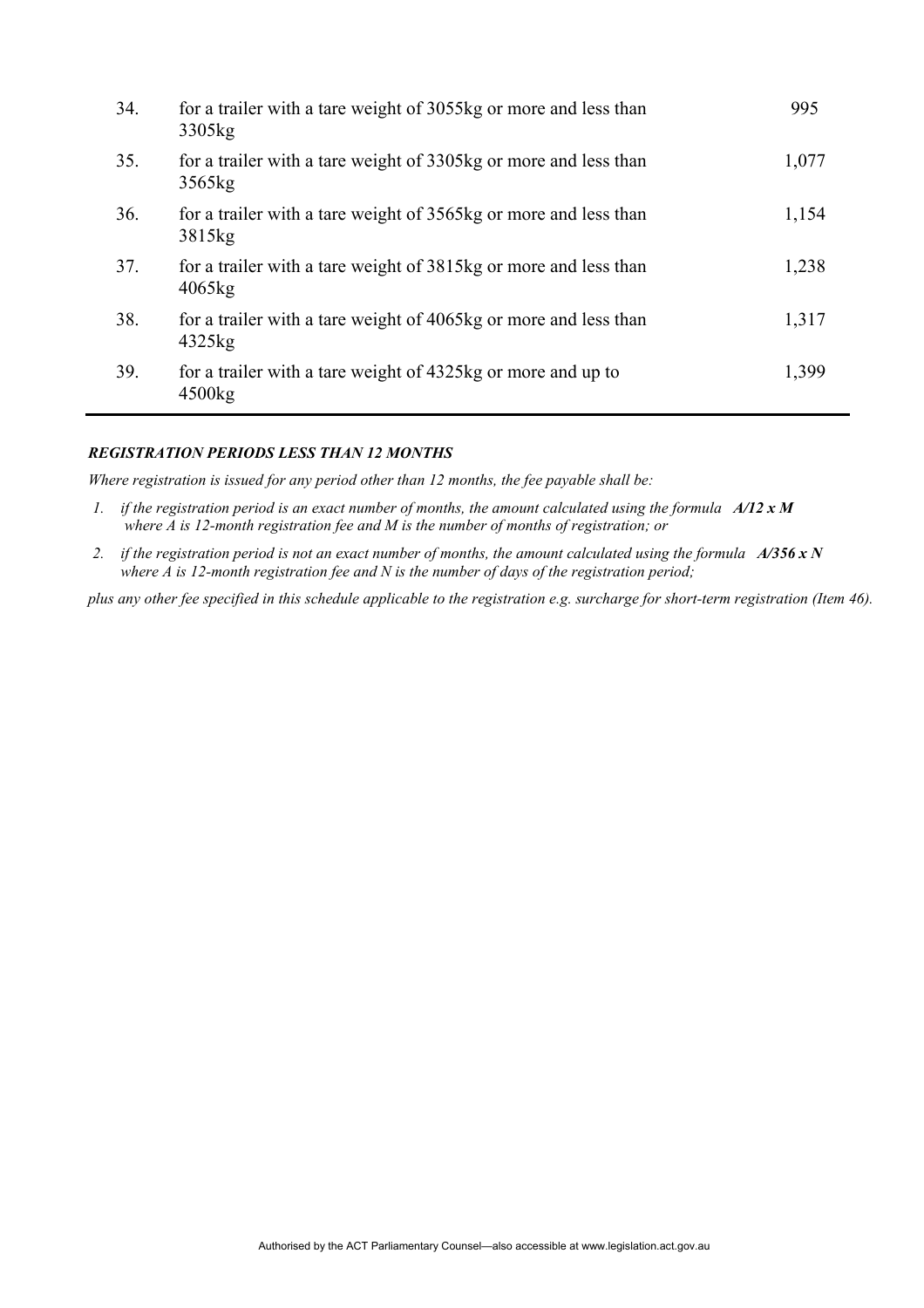|     | <b>Road Rescue Fee</b>                                                                                                                                                                     |       |
|-----|--------------------------------------------------------------------------------------------------------------------------------------------------------------------------------------------|-------|
| 40. | Fee payable with registration for 12 months of all vehicles,<br>other than veteran, vintage and historic vehicles, vehicles<br>registered in Jervis Bay and trailers                       | 16    |
| 41. | For registration periods of less than 12 months, the Road<br>Rescue Fee is calculated using the formula $M \times S1.35$                                                                   |       |
|     | where $M$ is the number of months (including part months) of<br>registration.                                                                                                              |       |
|     | Administration fees associated with vehicle registration                                                                                                                                   |       |
| 42. | Surcharge on registration (not including renewal of registration)<br>for all vehicles, other than trailers and motorbikes, if the vehicle<br>has not previously been registered in the ACT | 60    |
| 43. | Surcharge on registration (not including renewal of registration)<br>for trailers and motorbikes                                                                                           | 37    |
| 44. | Surcharge for registration of a vehicle (not including renewal of<br>registration) if the registration has lapsed or been cancelled                                                        | 31    |
| 45. | Surcharge for short term registration periods (less than 12)<br>months)                                                                                                                    | 25    |
| 46. | Surcharge for registration periods of less than 12 months for<br>holders of a Pensioner Concession Card, Repatriation Health<br>Card ('gold card'), or Health Care Card                    | 10    |
|     | <b>Transfer of registration fees</b>                                                                                                                                                       |       |
| 47. | Transfer of registration                                                                                                                                                                   | 27    |
| 48. | Late fee, additional to the transfer of registration fee, for<br>transfer of registration more than 14 days after acquisition of<br>vehicle                                                | 78    |
|     | Fee for inspection of vehicle by Government authorised<br>examiners (fee includes GST)                                                                                                     |       |
| 49. | Trailers up to 4.5 tonnes GVM                                                                                                                                                              | 26.60 |
| 50. | Motorbikes                                                                                                                                                                                 | 36.30 |
| 51. | Motor vehicles up to 4.5 tonnes GVM                                                                                                                                                        | 36.30 |
| 52. | Trailers more than 4.5 tonnes GVM                                                                                                                                                          | 36.30 |
| 53. | Motor vehicles over 4.5 tonnes GVM                                                                                                                                                         | 72.60 |
| 54. | Re-examination of vehicle within one month of full inspection                                                                                                                              | 11    |
|     | <b>Authorised Inspection Scheme fees</b>                                                                                                                                                   |       |
| 55. | Grant or renewal of appointment as an authorised examiner for<br>12 months                                                                                                                 | 112   |
| 56. | Grant or renewal of approval of premises for 12 months                                                                                                                                     | 1,127 |